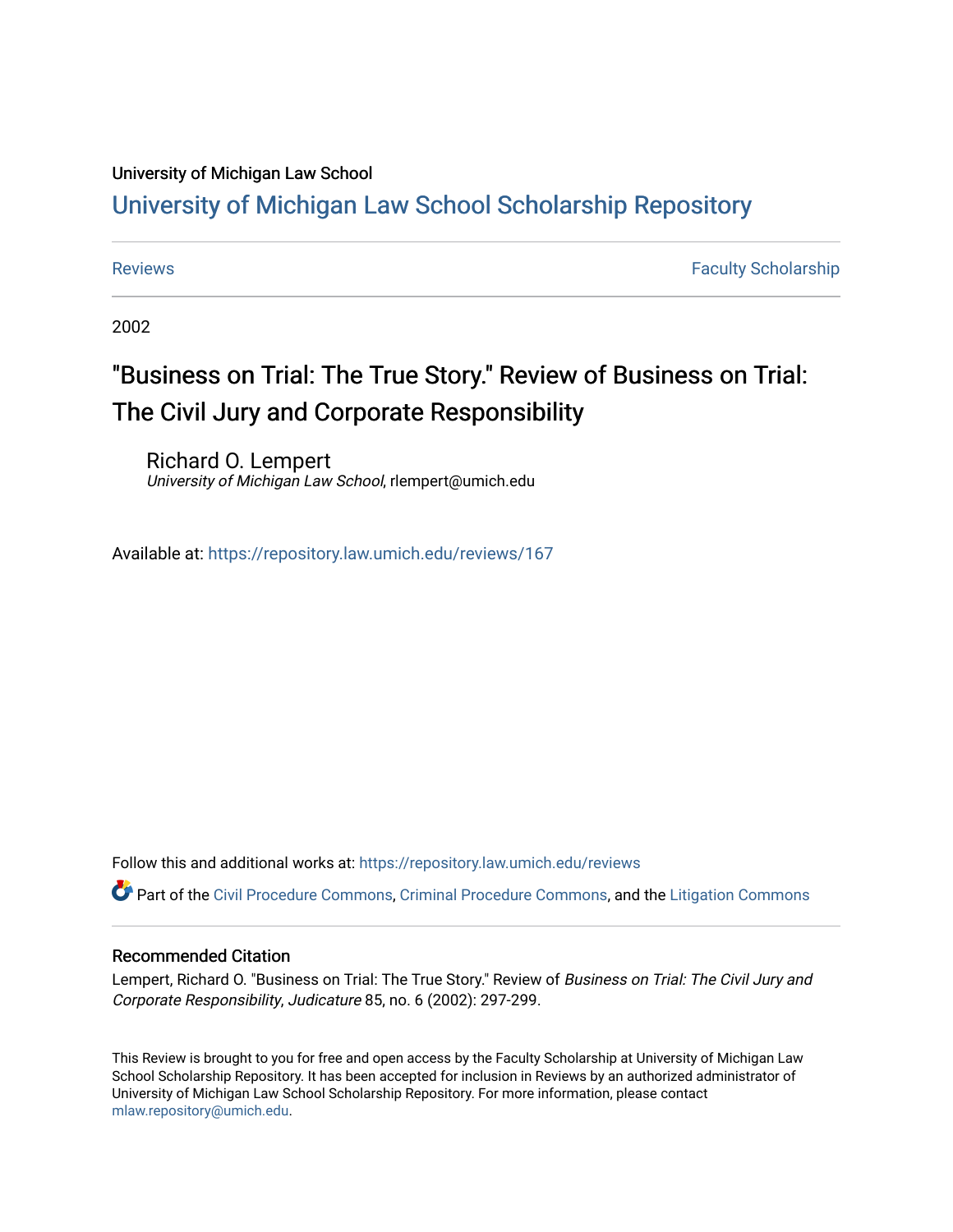

## **Business on trial: the true story**

**by** Richard **0.** Lempert

Business on Trial: The Civil Jury and Corporate Responsibility, **by** Valerie P. Hans. Yale University Press. 2000. **288** pages. **\$35.**

**J** ury trials are very much an affair of stories. Lawyers tell stories to juries. Evidence is more convincing when presented in story order. Jurors use stories to make sense of evidence. And litigants, particularly losing litigants, tell stories about juries. One of the favorite stories of losing business litigants, second only to the irrational jury story, is the Robin Hood story. Juries love to play Robin Hood, to steal from the rich (businesses and insurance companies) and to give to the poor (individual litigants, especially individual tort litigants). The storytellers see no mystery here. Jurors are "little guys," like the plaintiffs who bring cases against businesses. They are emotional human beings. It is only natural that their verdicts will be affected by sympathy for severely injured plaintiffs, that they will favor people over businesses, and that they will see virtue in taking money from rich defendants and giving it to plaintiffs whose injuries may have placed them in desperate financial straits.

It is similarly no mystery why losing business litigants tell the irrational jury and Robin Hood stories. People draw on familiar scripts when they have something to explain. Losing litigants have something to explain, for the very act of going to trial suggests they do not believe the evidence is against them. The irrational jury and Robin Hood stories also allow lawyers to deflect the blame for losing from their own performance, and circulating these stories makes lawyers' jobs easier, for it helps them to persuade business clients to settle cases that the clients, but not the attorneys, expect to win.

These stories are plausible not just because they follow familiar scripts, but also because the publicity given seemingly outrageous verdicts, like that in the McDonald's coffee case, leaves the impression that such verdicts are common. It matters not that jury horror stories are rare or that when closely examined they are often unfounded. The business view of reality may well be a victim of business propaganda. Business people, like ordinary people, have their views of jury performance colored by stories that business interests spread.

Then again, the above analysis may be completely off the mark. It may be that business litigants believe the irrational jury, Robin Hood, and other anti-big business jury stories because they are true. It is this last possibility that Professor Valerie Hans explores in her book, *Business on Trial.* Her answer is delivered in a clearly written volume that is a "must read," not just for students of the jury, but also for lawyers, litigants, and policy makers. Yet I doubt that business litigants will seek out this book. People don't like to see their deeply held beliefs shattered, and Professor Hans shows that the Robin Hood or other anti-big business jury stories are, for the most part, not just stories but myth.

## **Getting a handle**

-J

Professor Hans spent more than eight years studying the performance of civil juries in business cases, and her labor has borne considerable fruit. The book's greatest strength, apart from the clarity of Hans' prose, lies in the variety of approaches that are used to get a handle on how juries respond to business litigants. Professor Hans canvassed the literature on juries and business cases, examined relevant statistics, conducted survey and experimental research, and interviewed jurors. Her findings from all sources converge on a conclusion: There is little reason to believe that business defendants in tort cases are systematically disadvantaged by jury biases, sympathy, or incompetence, and the likelihood that anti-big business sentiments will determine jury verdicts is small.

Business litigants fear that juror attitudes toward injured plaintiffs will be dominated by one emotion-sympathy. Professor Hans' juror interviews and survey research indicate that whatever sympathy exists for injured plaintiffs coexists with other, often stronger, feelings, especially skepticism of greedy plaintiff's and a sense that people are, in large measure, responsible for the ills that befall them. Only a little more than a third of the jurors Hans interviewed, and only about half the respondents in a sample survey she conducted, agreed with the statement, "Most people who sue others in court have legitimate grievances."

In short, if sympathy is not absent from the jury room, it is also not a dominating presence. Jurors know their verdicts should not be affected by sympathy, and they remind each other of that fact. Moreover, not only can feelings of sympathy toward and resentment against plaintiffs who deny their own responsibility clash in the same person, but different jurors can have different sentiments, leading to airing of reasons for favoring one side or the other, reminders of what the law requires, and vigorous discussion of fact.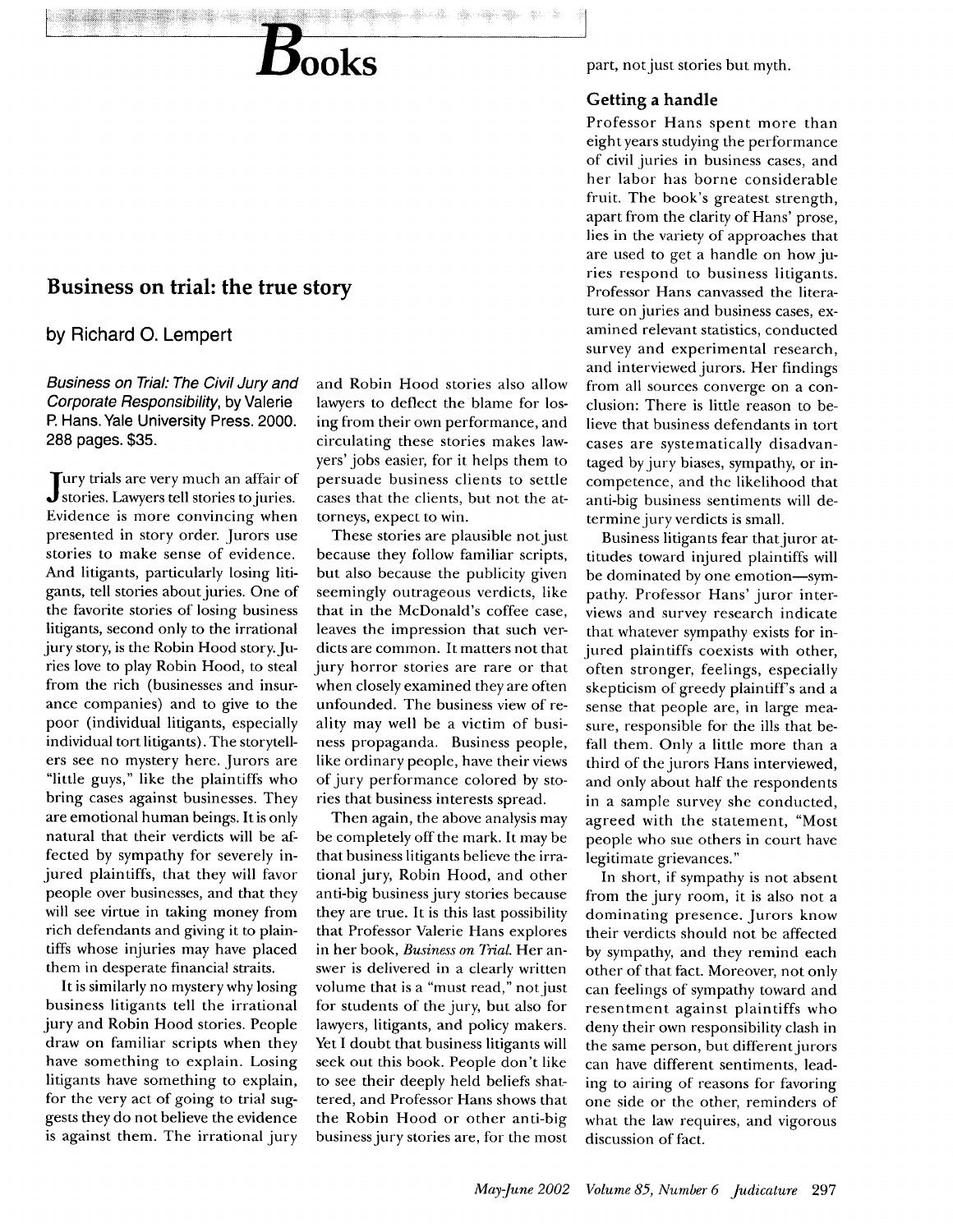Although business people may themselves be misled by the images of sue-happy citizens and the litigation horror stories that business and insurance interests spread, the situation is not all bad from a business perspective. Ordinary people—the kind who become jurors-believe these stories as well. National opinion poll data reviewed by Hans as well as her own state poll data and the responses of 269 actual jurors and 450 mock jurors reveal widespread agreement that many law suits are frivolous and that litigation rates and tort awards have climbed dramatically in recent years. The data Professor Hans reviews tell, however, a different story. Injured plaintiffs with justified claims often never sue, and apart from suits for products liability, where "case congregations" like the asbestos litigation inflate litigation rates, Hans finds no evidence that the propensity to sue has increased over the years.

But whether a litigation crisis exists or not, belief in one may influence jury verdicts. Hans' poll respondents and mock jurors were less likely to judge a defendant negligent or to recommend a high award the more they saw the litigation system as out of control. But Hans' data do not allow her to resolve the causal direction problem. It could be that having pro-defendant sentiments leads one to perceive a litigation crisis rather than the other way round.

## **Attitudes toward business**

Professor Hans' most interesting finding, derived largely from mock jury studies and by posing litigation scenarios to tort poll respondents, seems, if viewed superficially, to confirm the idea that jurors are prejudiced against business defendants. Business defendants fare worse than individual defendants when citizens are asked how they would resolve specific cases. For example, where a plaintiff trips on a loose carpet, the plaintiff is likely to be perceived as less responsible relative to the defendant and is likely to receive a larger award if the defendant is the Wilson Furniture Company than if it is Mr. Wilson, who was holding a garage sale. Yet contrary to the Robin Hood story, Hans finds little evidence that this is a wealth effect. Wealthy defendants in her scenarios seem not to suffer on that account.

Hostility toward big business is also an unlikely explanation. Although Hans reports a correlation between attitudes toward business and mock juror rulings in scenarios with business defendants, most respondents are, on balance, not anti-big business, so hostility toward business can do little to explain group verdicts. Moreover, those more hostile toward businesses are also more likely than those less hostile to find against individuals when they are defendants. This suggests that attitudes toward business are a proxy for biases that are more closely related to a propensity to favor all individual plaintiffs over all defendants than they are to a propensity to hold specifically against business defendants.

Business defendants appear to fare worse than similarly situated individual defendants because different standards of responsibility are applied to both plaintiffs and defendants when big businesses are defendants than when ordinary people are. Mr. Plaintiff is more obligated to look where he is walking when he is at a garage sale in Mr. Wilson's house than when he is in the Wilson's Furniture Store, and the Wilson Furniture Store has a greater obligation to spot and immediately correct a recently loosened piece of carpet than does Mr. Wilson in his own home. Perhaps this reflects the jurors' sense that Mr. Wilson is like them and that his home could be their home, while his furniture store is not their business. But it is also a reasonable view to take regardless of identification with a party or one's attitudes toward business.

Businesses, particularly large ones, have capacities for anticipating problerns, for learning of them, and for correcting dangerous situations that individuals lack. They also can injure more people by their carelessness, which means they should be particularly careful. This is the counterpoint to victim responsibility. On the one hand, corporations enjoy an advantage because despite their negligence, juries are reluctant to let plaintiffs deny all responsibility for their injuries. On the other hand, juries are aware that businesses have knowledge, abilities, and obligations that individuals lack, and in some circumstances will hold them more responsible than they would individuals when their behavior contributes to accidents.

## **A potential limitation**

Professor Hans does not say in what courts the jurors she interviewed sat, in what state she conducted her poll, or where her mock juror subjects came from. But as she teaches at the University of Delaware, my hunch is that the original data she collects and analyzes disproportionately reflect the views of Delaware's citizens.

This is potentially a major limitation. Local cultures, including local jury cultures, differ. A record-setting jury award in a rural Illinois county might not raise eyebrows in the city of Chicago. Juries in some areas like Detroit, Michigan or the Bronx, New York are anecdotally reported to be far more generous with other people's money than jurors in other locations. One would suppose that Delaware juries might be more like David Engels' Sander County residents\* than they are like jurors in Chicago, New York City, or Detroit. If so, they might be more prone to be suspicious of people who sue, more likely to hold victims responsible for their injuries, and less generous in their awards than jurors in other places. Nevertheless, it is unlikely that research in a more urban state would paint a dramatically different picture of juror motivations and decision making in cases involving business defendants. Professor Hans' findings are consistent with most other studies, both laboratory and statistical, that examine how business defendants fare before both actual and mock jurors.

Moreover, recent research indicates that the supposed generosity of Bronx juries may be exaggerated. Hence, it seems safe to conclude from Professor

**<sup>\*</sup>** Engel, *The Ovenbird's Song: Insiders, Outsiders, and* Personal Injuries in *an American Community,* 18 LAW & Soc'y Rev. 551 (1984).